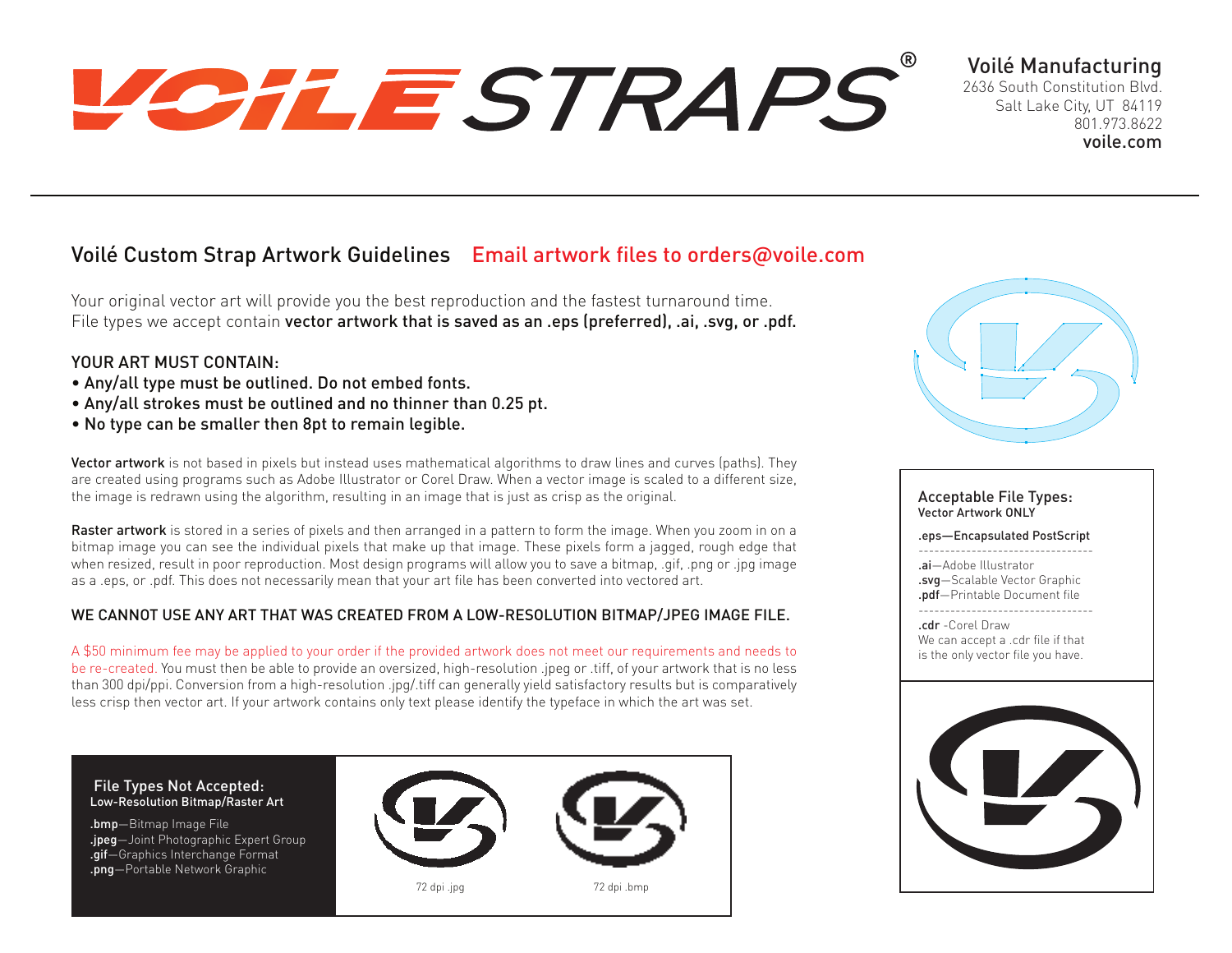



The Original Voilé Strap - with imprinting available in 15" | 20" | 25"









## The Nylon Buckle Voilé Strap - with imprinting available in 12" | 15" | 20" | 25" | 32"



- The maximum dimension of your artwork cannot exceed 3.5" x 0.625"
- 100 Strap minimum order.